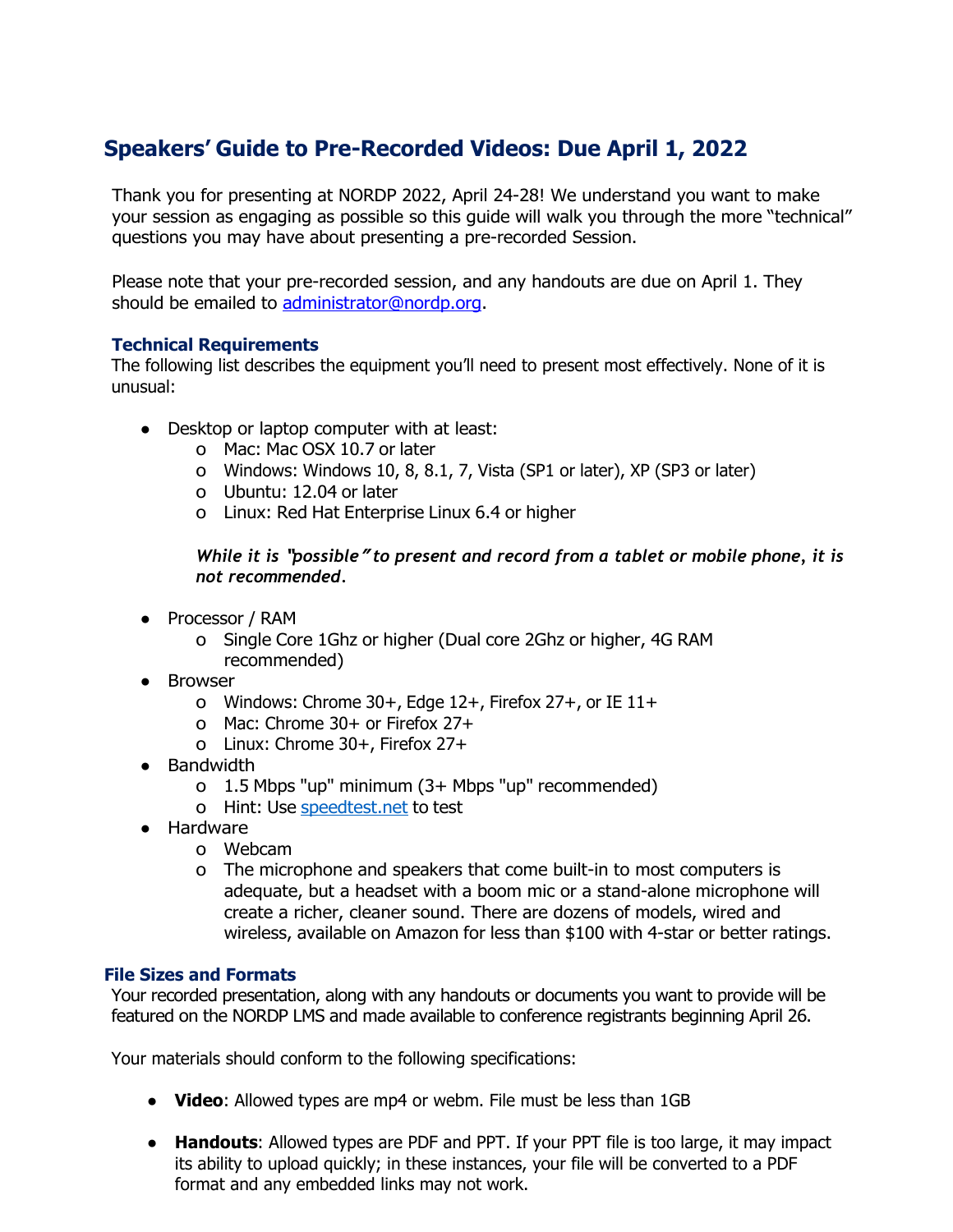## **Other Tips and Best Practices**

- **● Presentation:**
	- **o Content:** Since there may be an international audience, be mindful of the time zones and language differences. Don't use slang or jargon as your audience may not interpret it the same way.
	- o **Slides**: To keep the audience engaged, for every 20-45 seconds, you will need to either present a new slide or highlight something on the existing slide. Use pictures and minimal text (3-5 words per slide | large font and high color contrast). Less is more – focus on the "Must-know".
	- **o Delivery:** look directly into the camera as often as possible to make eye contact with your audience. Speak with conviction, at a moderate rate, vary your pace and add pauses as appropriate. IE: Pause after bringing up a key point or a new slide – this gives you a moment to think and allows the audience to process the information. Don't rush through your presentation. When you are "listening", look directly into the camera or it will look like you are not paying attention.
	- **o Practice, Practice, Practice**
	- **o Be Natural**
- **Attire:**
	- o Wear solid colors: jewel tones, navy suits (better than black / gray)
	- o Avoid stripes or bold patterns
- **Set your camera at eye level**: Often, this means propping up a laptop. You want your head and shoulders to take up the majority of the frame. Ideally, the top of your head will touch the top of the frame and the camera will be capturing you straight-on or looking slightly down on you.
- **Position your self-preview window near your webcam:** Use your mouse to move your video preview of yourself close to your webcam. This will encourage your eyes to look near the webcam, rather than off to the side, giving your viewers the impression that you are looking at them.
- **Check your light:** The best lighting is diffused, from both sides and not overly bright. Two small lamps on either side of your computer, placed slightly behind the camera, is a simple way to achieve attractive lighting. **Avoid having a window behind you**, as this may create a "witness protection program" effect. Some presenters find that a ring light (about \$30) adds a more professional quality to their screen capture.
- **Charge your headset:** Ensure that your computer and audio equipment are fully charged.
- **● Green screen:** Zoom has the ability to create "virtual backgrounds" behind you. These are not required but can be handy to obscure a cluttered background. NORDP will provide a background for you to use, but remember, keep it simple! You are the star, not yourbackground.
- **● Don't compete for bandwidth:** If you are presenting from a location with consumer-grade Internet bandwidth, ensure that you are not competing for bandwidth with others in your household. Someone may have to take a break from virtual school or Xbox gaming.
- **● Silence interruptions:** Mute your phone and exit any programs that might popup notifications during your presentation (e.g., Slack, Outlook, Skype, etc.) If you have pets, children or poltergeists, take precautions to ensure that they do not disturb your presentation.
- **End of Presentation**: Remember to say good-bye and thank everyone for